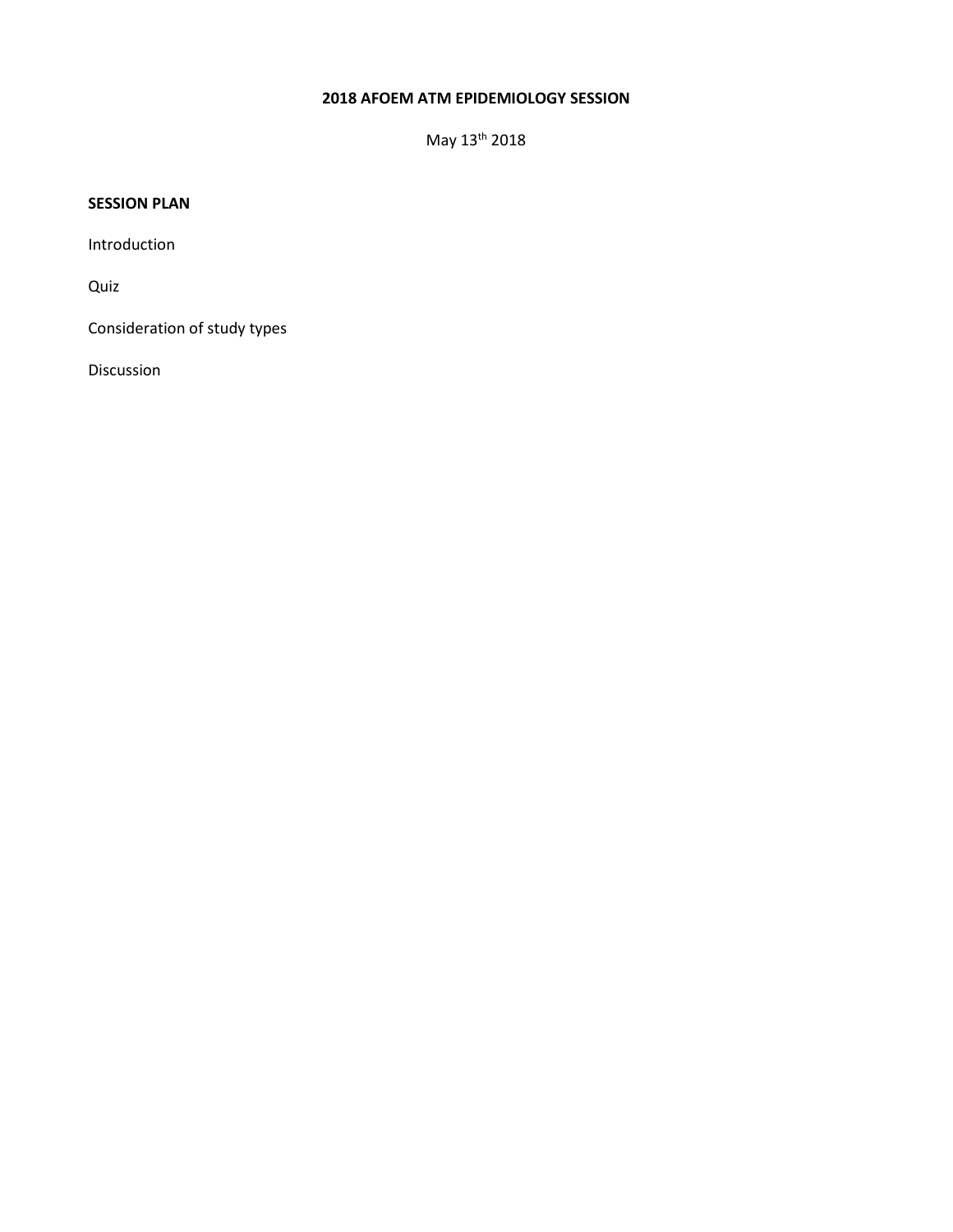# **QUIZ**

## **Question 1**

**A study was conducted to examine how accurately people reported their banana-eating habits before running. In the study, 250 people kept a daily on-line food and running diary. At the end of six months, they were asked whether or not they usually at one or more bananas on the day before they ran. Their selfreport at the end of six months was then compared to their diary report (the diary report was accepted as the reference standard - the "truth"). The results of the study are shown in Table 1.**

|  |  |  |  |  |  | Table 1. Comparison of diary report and self-report of banana eating before running. |  |
|--|--|--|--|--|--|--------------------------------------------------------------------------------------|--|
|--|--|--|--|--|--|--------------------------------------------------------------------------------------|--|

|                     |            | <b>Diary reporting</b> |                   |              |  |
|---------------------|------------|------------------------|-------------------|--------------|--|
|                     |            | <b>Bananas</b>         | <b>No Bananas</b> | <b>Total</b> |  |
| Self-report         | Bananas    | 85                     | 39                | 124          |  |
| after six<br>months | No bananas | 15                     | 111               | 126          |  |
|                     | Total      | <i>100</i>             | <i>150</i>        | 250          |  |

- **a) What is the sensitivity of the self-report after six months?**
- **b) What is the negative predictive value of the self-report after six months?**
- **c) Explain in words suitable for a non-epidemiologist what the negative predictive value you calculated for the self-report after six months means (as it applies in this example, not in general).**
- **d) According to the self-report at six months, what proportion of the 250 people eat bananas before running?**

#### **Answers for Question 1**

- a) Sensitivity = 85/100 = 0.85
- b) NPV =  $111/126 = 0.88$
- c) 88% of people who say they don't eat one or more bananas on the day before they run truly do not eat one or more bananas on the day before they run.
- d) Apparent prevalence =  $124/250 = 0.50$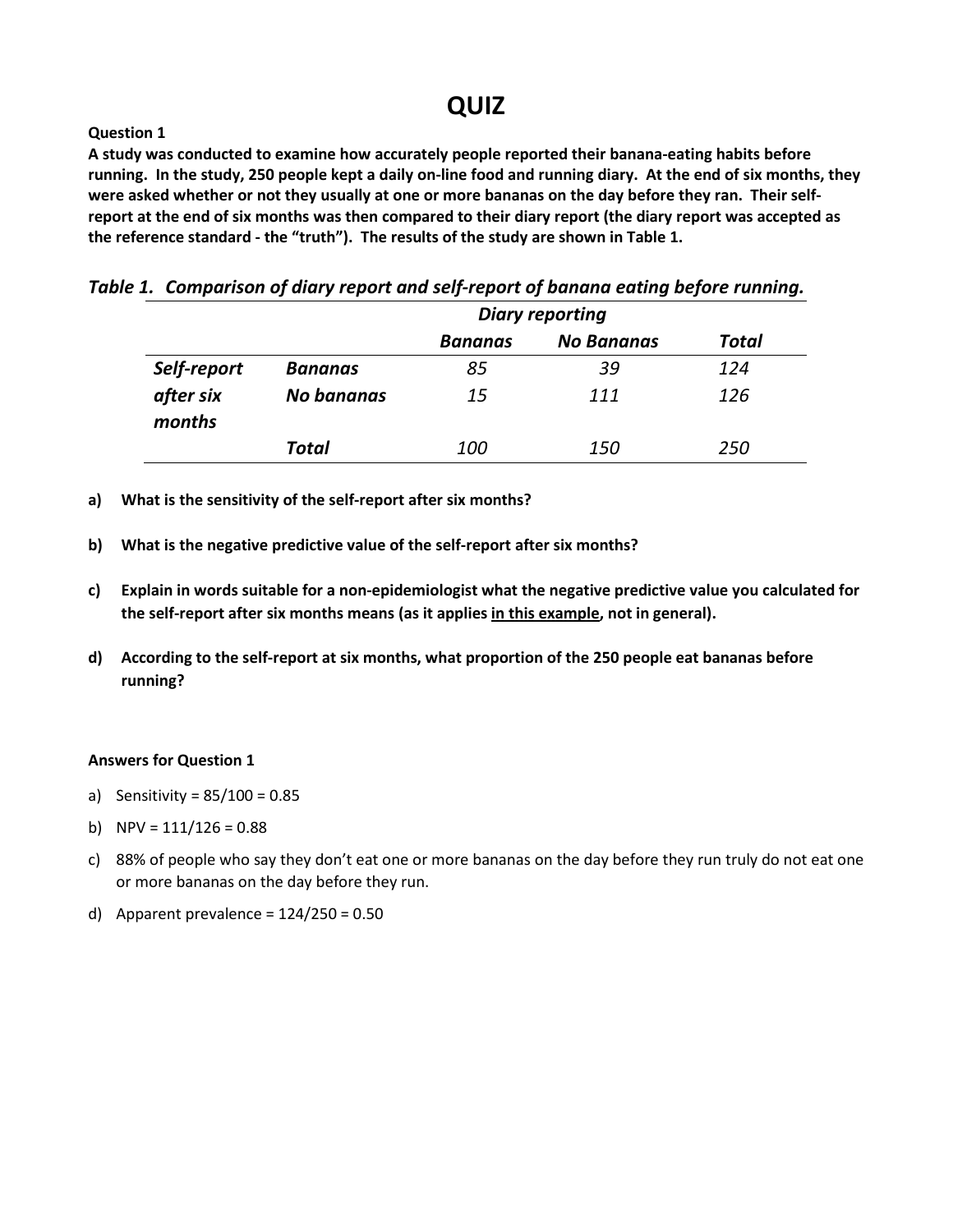**The table below shows data taken from a study of an Advanced Epidemiology class. The study examined the relationship between average hours per week of preparation for class by the students and the probability of achieving a Distinction or High Distinction for the unit. Assume there were no major issues in terms of selection bias, measurement bias or confounding.**

What is your interpretation of the results of the study and how confident are you in this interpretation? Please provide the reasons for your interpretation and your level of confidence.

| Hours of study per week | Odds ratio $1$ | 95% CI           |
|-------------------------|----------------|------------------|
| $<$ 1 hour              | 1.00           |                  |
| $1 - 52$ hours          | 1.12           | $(0.83 - 1.46)$  |
| $2 - 3$ hours           | 2.58           | $(2.16 - 3.01)$  |
| $3 - 54$ hours          | 1.99           | $(0.95 - 3.15)$  |
| $4 - 5$ hours           | 5.42           | $(5.03 - 5.82)$  |
| 5 or more hours         | 9.61           | $(8.99 - 10.32)$ |
| Overall                 | 3.99           | $(3.74 - 4.25)$  |

1: P (trend) < 0.003

#### **Answer for Question 2**

The table provides good evidence that increasing hours of study increase likelihood of achieving a Distinction of High Distinction. The estimated average effect is that students who study for one hour or more each week have four times the likelihood of being awarded a D or HD compared to students who study for one hour or less (with the 95% CI suggesting the true effect is somewhere between 3.7 times the risk and 4.3 times the risk).

Confidence in the result is high because the odds ratio increases fairly smoothly with increasing hours of study, with such a pattern of increasing (or decreasing) risk (interpreting the odds ratio as a relative risk) expected for most true exposure response relationships. This is unlikely to be due to chance, given the probability of the trend occurring due to chance was estimated to be less than three in a thousand. The drop in odds ratio (relative to the preceding and following categories) for studying three to less than four hours is probably just due to chance, as the confidence interval for that estimate is wide, suggesting there were fewer students in this group.

In summary, the table provides good evidence that increasing hours of study per week (compared to studying for one hour or less). There is a clear dose response and the 95% confidence interval and p value strongly suggest the overall increase in risk of 300% (four times the risk in the 'exposed' compared to the 'unexposed'), and the trend of increasing performance with increasing levels of study, did not arise due to chance.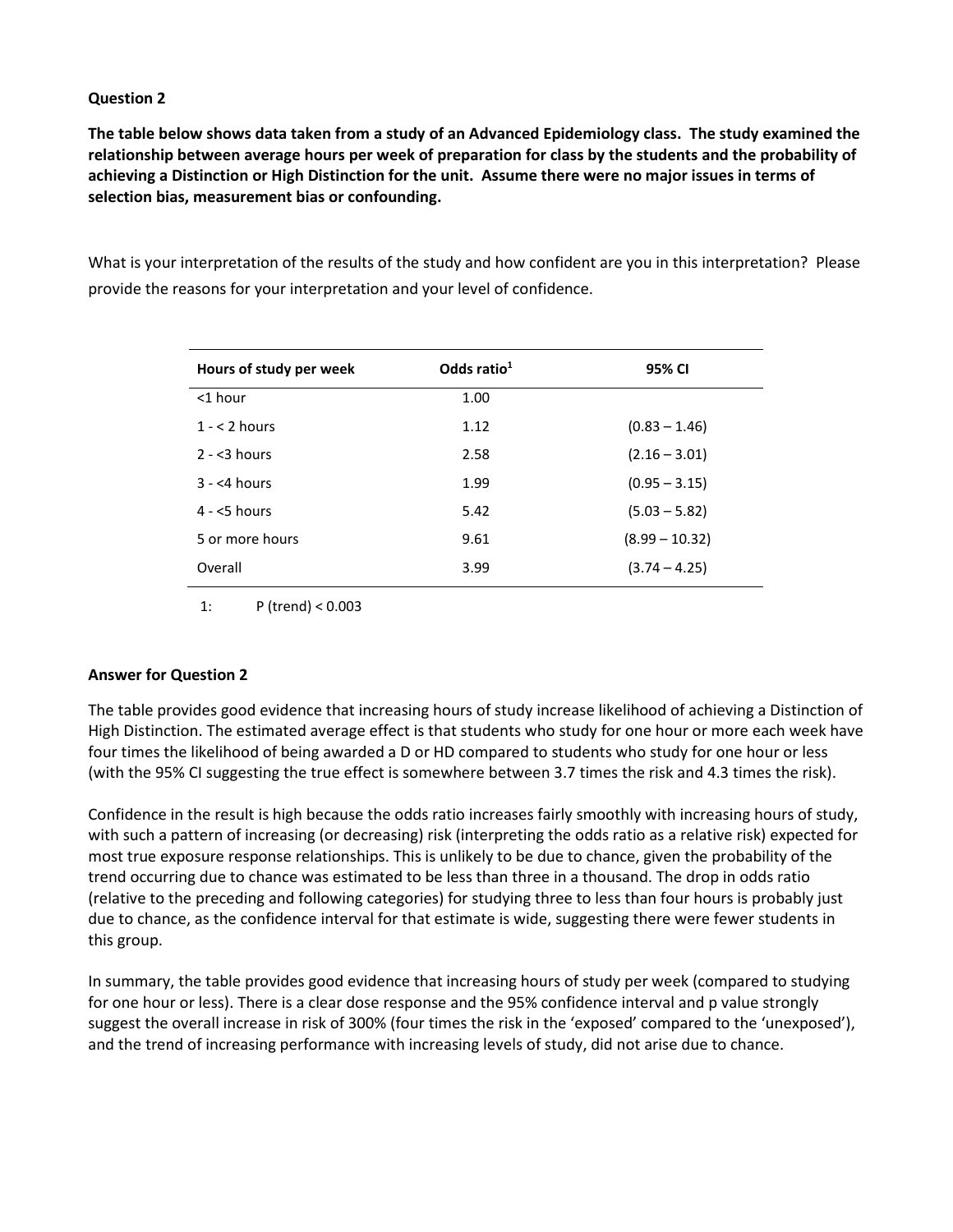**In case-control studies, in general, only incident cases should be selected rather than prevalent cases. Why is this? In what circumstances would the inclusion of prevalent cases be unlikely to result in bias?**

#### **Answer for Question 3**

The reason why incident cases should be used is that cases in a case-control study are supposed to represent the exposure experience of cases in the study base. If the probability of exposure has changed over time, cases that occurred before the study base commenced (prevalent cases) may not represent the exposure experience of cases which occur during the study base. Also, if all included cases only occur during the study base, but only surviving cases (another form of prevalent cases) are included, these surviving cases may not represent the exposure experience of all cases, as the probability of amount of exposure might be related to the severity of the disease. For example, if higher exposure leads to more severe disease, then cases with higher exposure will be more unwell and perhaps be more likely to die. Surviving cases may therefore have a lower overall exposure than all cases.

Another way of looking at this issue is to remember that the concept of a case control study is that subjects are drawn from a study base, which is defined in terms of time, person and place. Essentially, it is a cohort of people, some of whom develop the outcome and some of whom don't. In a cohort study, people have to be eligible to get the outcome when they start the study, and all people who develop the outcome should be included in the study results. If prevalent cases are used, this is not necessarily the case. Cases may have occurred prior to the study base commencing, or cases that occurred during the study but who died before the study was completed (and so were excluded) may have had a different exposure to those who didn't die. This would lead to selection bias, because a higher proportion of incident cases might be excluded from one exposure group compared to another.

Another potential issue is that diagnostic criteria or approaches might change over time, meaning that whether somebody with a given disease might be identified as a case at one time but not at another. However, this seems a much less important issue.

The above concerns wouldn't matter if the probability of exposure didn't change over time and if there was no connection between exposure and probability of death (or if diagnostic criteria didn't change over time).

The key issues are:

- (i) Incident cases
- Prevalent cases mightn't represent the exposure experience of cases in the study base because:
	- o Exposure might change over time and some cases occurred before the study base started
	- o The fact or level of exposure might be correlated with the probability of death.
- (ii) Bias unlikely
- If the likelihood or level of exposure doesn't change over time
- If the fact or level of exposure is not correlated with the probability of death.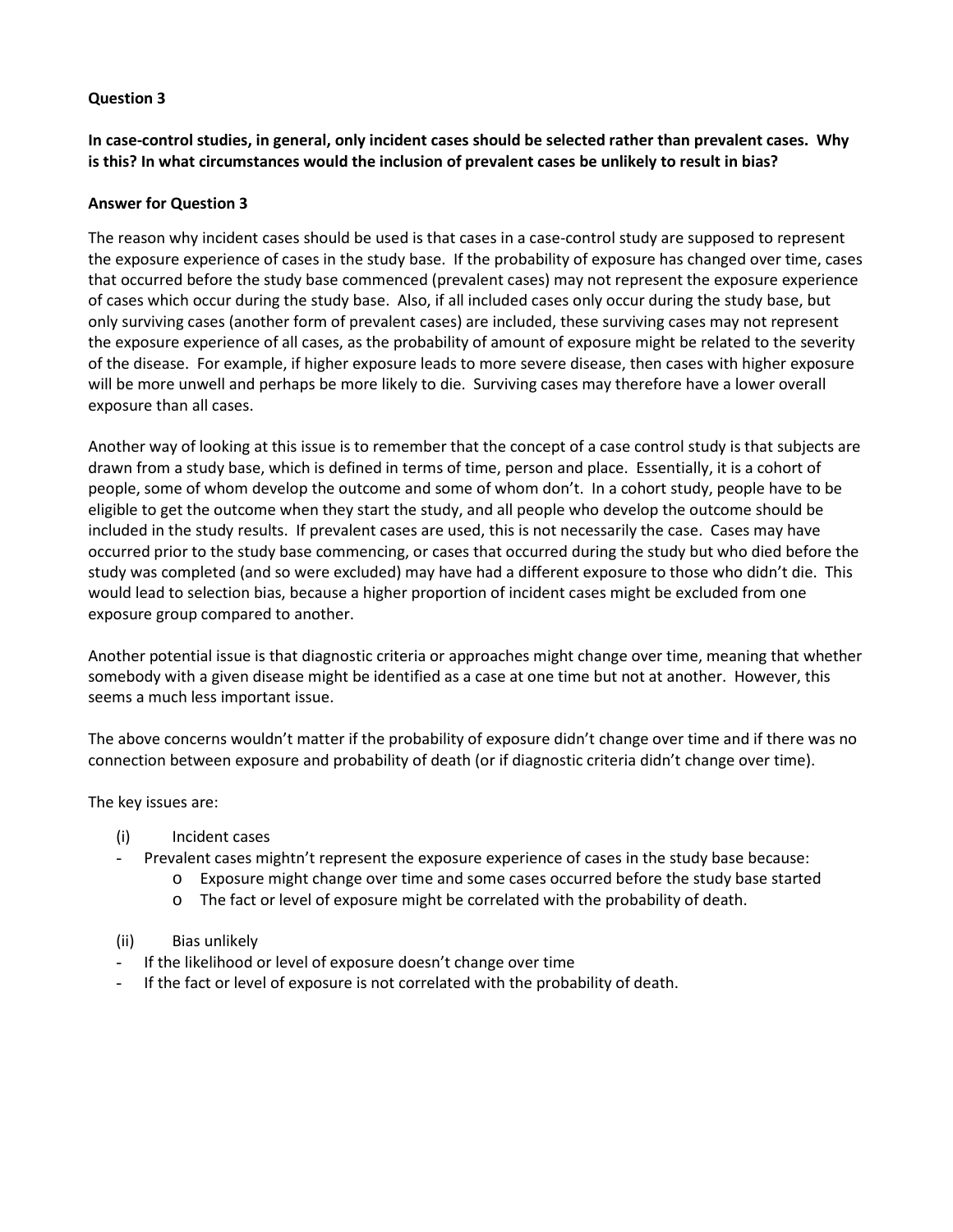**One commonly identified weakness of cross-sectional studies is that there is no knowledge of people who would have been in the population of interest but who aren't included in the study because they are unwell, have died, have moved away or decline to take part. In contrast, cohort studies may have a low proportion of eligible subjects who actually agree to take part in a study, but often this is not viewed as a major weakness. What are the epidemiological issues that underly these two differing assumptions about the effect on validity of the studies?**

#### **Answer for Question 4**

The underlying assumptions of epidemiological studies at their simplest level is that that there are two groups that are exactly the same in all relevant ways except for one factor (the exposure or study factor). At the beginning of the study, all included subjects must not have the outcome of interest but must be able to develop it. The groups are followed over time and the incidence of the outcome (or some other measure of the outcome) is compared between the two groups. If subjects leave a group for whatever reason, this could mean the two groups are no longer directly comparable, which may introduce bias.

In a cross-sectional study, the two groups have effectively been formed some time in the past, and followed over time to the point where the study occurs. However, nothing is known about the starting groups. Subjects who are no longer in the study groups may have had a different relationship between exposure and outcome than those who remained. Therefore, studying the remaining subjects may well lead to a biased result.

In a cohort study, drop-outs occurring before the exposure groups are formed (i.e. before the study starts) do not affect the comparability of the groups IF they are comparable at the beginning of the study. The potential problem is that the drop-outs may be different to the non-drop-outs, this might differ between exposure groups, and so it might be hard to confidently produce two comparable groups. The early drop outs may have an effect on the EXTERNAL validity of the study, but this would usually not be seen as a significant weakness.

In summary, in a cross-sectional study, the drop-outs occur during the 'follow-up" period (before the crosssectional measurement) and so can result in selection bias, whereas in a cohort study the decision to take part or not occurs before the follow-up period starts, and so should not result in selection bias IF exposure groups are comparable at the beginning of the study. This is why there is the potential for more methodological problems to arise from losses in a cross-sectional study than pre-study losses in a cohort study.